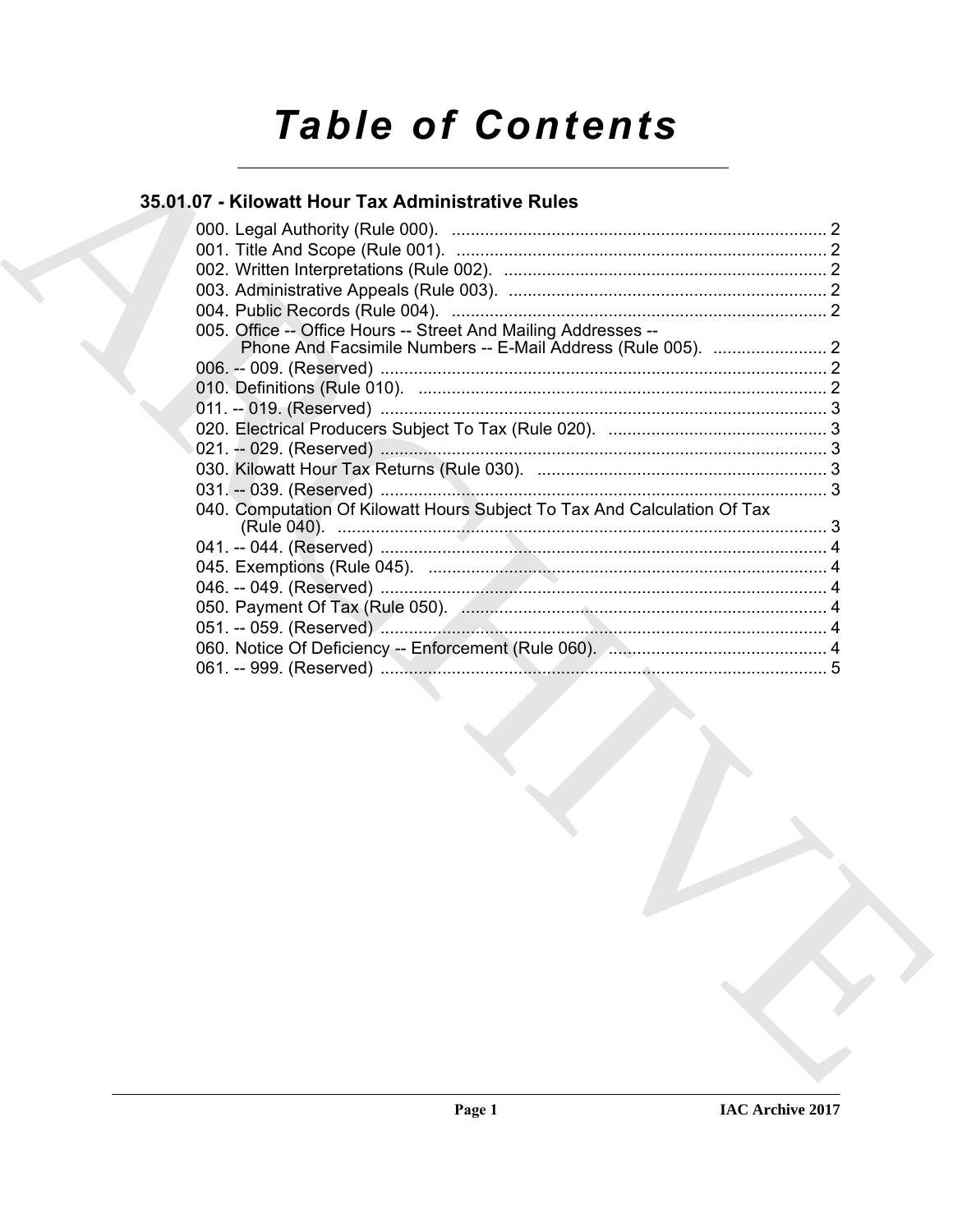#### **IDAPA 35 TITLE 01 CHAPTER 07**

#### **35.01.07 - KILOWATT HOUR TAX ADMINISTRATIVE RULES**

#### <span id="page-1-1"></span><span id="page-1-0"></span>**000. LEGAL AUTHORITY (RULE 000).**

In accordance with Sections 63-105 and 63-2701, Idaho Code, the Tax Commission shall promulgate rules implementing the provisions of the Idaho Kilowatt Hour Tax Act. The rules relating to the administration and enforcement of kilowatt hour taxes, as well as other taxes, are promulgated as IDAPA 35.02.01. (7-1-97) enforcement of kilowatt hour taxes, as well as other taxes, are promulgated as IDAPA 35.02.01.

#### <span id="page-1-2"></span>**001. TITLE AND SCOPE (RULE 001).**

These rules shall be cited as IDAPA 35.01.07.000, et seq., Idaho State Tax Commission Rules IDAPA 35.01.07, "Kilowatt Hour Tax Administrative Rules." They shall be construed to reach the full jurisdictional extent of the state of Idaho's authority to impose a tax on producers of electricity from hydroelectric generation. (7-1-97)

#### <span id="page-1-3"></span>**002. WRITTEN INTERPRETATIONS (RULE 002).**

This agency has written statements as defined in Section  $67-5201(19)(b)(iv)$ , Idaho Code which pertain to the interpretation of the rules of this chapter or to the documentation of compliance with the rules of this chapter. To the extent that such documents are not confidential by statute or rule, the documents are available for public inspection and copying at the main office of the Tax Commission. See Rule 005 of these rules for the main office address.

(3-15-02)

#### <span id="page-1-4"></span>**003. ADMINISTRATIVE APPEALS (RULE 003).**

This chapter allows administrative relief as provided in Sections 63-3045, 63-3045A, 63-3045B, and 63-3049, Idaho<br>Code. (7-1-98) Code. (7-1-98)

#### <span id="page-1-5"></span>**004. PUBLIC RECORDS (RULE 004).**

The records associated with this chapter are subject to Title 74, Chapter 1, Idaho Code, to the extent these documents are not confidential pursuant to Sections 63-3076, 63-3077 or 74-101 through 74-126, Idaho Code. (3-15are not confidential pursuant to Sections  $63-3076$ ,  $63-3077$  or  $74-101$  through  $74-126$ , Idaho Code.

#### <span id="page-1-6"></span>005. OFFICE -- OFFICE HOURS -- STREET AND MAILING ADDRESSES -- PHONE AND **FACSIMILE NUMBERS -- E-MAIL ADDRESS (RULE 005).**

**35.01.07 - KLOWATT [H](http://www.tax.idaho.gov)OULD TAX. ADMINISTRATI[V](mailto:taxrep@tax. idaho.gov)E RULES<br>
1980.** LEGAL AUTIDONATY (RULE MOI) 2701). Jobb. Code, the Tax Commission dall promulgate rules<br>
1980. LEGAL AUTIDONATY (RULE MOI) 2701). Jobb. Code, the Tax Commission **01. Main Office**. The State Tax Commission main office is located at 800 Park Blvd., Plaza IV, Boise, Idaho 83712-7742. The correspondence mailing address is P.O. Box 36, Boise, Idaho 83722-0410. The State Tax Commission's Website is www.tax.idaho.gov. The telephone number for Taxpayer Services is (208) 334-7660, or toll free 1-800-972-7660, and the facsimile number is (208) 334-7846. The State Tax Commission's e-mail is taxrep@tax. idaho.gov. Main Office hours are from 8 a.m. to 5 p.m. Monday through Friday except for legal holidays. (3-15-02)

**02. Regional Field Offices**. The address and phone number for each regional field office is listed in IDAPA 35.02.01.005, "Tax Commission Administration and Enforcement Rules," Rule 005. (3-15-02)

**Hearing Impaired**. Hearing impaired individuals may contact any State Tax Commission office by elay Service Number 1-800-377-3529. using the Idaho Relay Service Number 1-800-377-3529.

#### <span id="page-1-7"></span>**006. -- 009. (RESERVED)**

#### <span id="page-1-9"></span><span id="page-1-8"></span>**010. DEFINITIONS (RULE 010).**

<span id="page-1-10"></span>**01. Idaho Customer**. Idaho customer means a customer who has a point of delivery for the transfer of power and energy that is located in Idaho. This includes wholesale power transactions with customers or wheeling agents that have a delivery point located in Idaho. (7-1-97) agents that have a delivery point located in Idaho.

<span id="page-1-11"></span>**02. Point of Delivery**. Point of delivery means the point at which a change in ownership of electrical facilities occurs between the filing party and the wholesale customers or wheeling agents for the transfer of power and energy. (7-1-97) and energy. (7-1-97)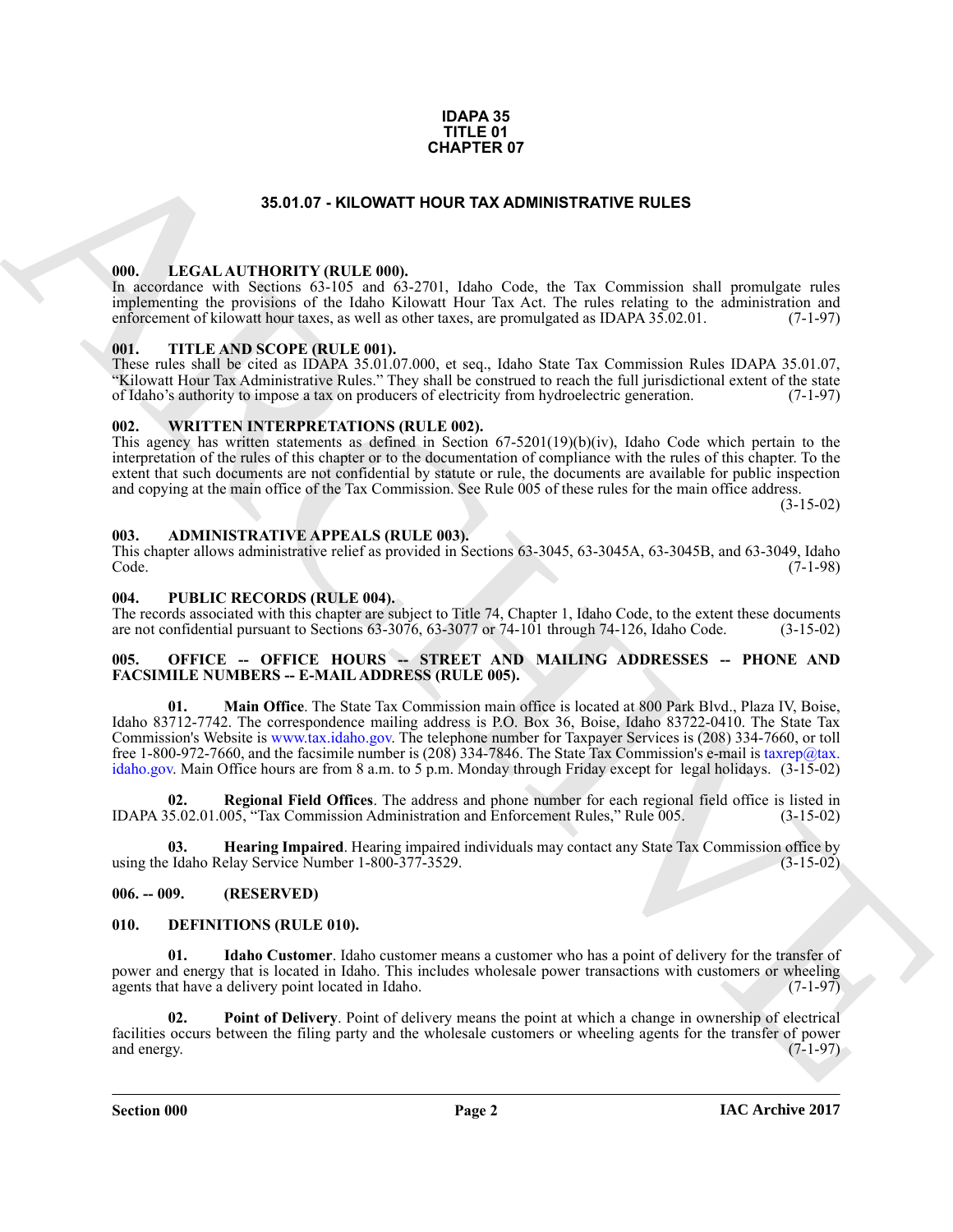<span id="page-2-9"></span><span id="page-2-8"></span>**03. These Rules**. The term these rules refers to IDAPA 35.01.07, relating to Idaho kilowatt hour tax. (7-1-97)

**04. Wheeling Agent**. Wheeling agent means an entity that receives kilowatt hours from a source or sources of supply and makes power or energy available at another point on its system for a delivering entity or a third party. (7-1-97)

### <span id="page-2-0"></span>**011. -- 019. (RESERVED)**

#### <span id="page-2-10"></span><span id="page-2-1"></span>**020. ELECTRICAL PRODUCERS SUBJECT TO TAX (RULE 020).**

<span id="page-2-12"></span><span id="page-2-11"></span>**01.** In General. Title 63, Chapter 27, Idaho Code, and these rules apply to all producers of electricity who generate electricity from hydroelectric sources in Idaho, except as provided in Subsection 020.02. Producers of electricity from hydroelectric generation who sell all the power they produce for sale to another producer, for example, cogeneration, are required to file returns and remit the kilowatt hour tax. (7-1-97)

Since Tax Commission<br>
U. The relation the term describes rates to the March 2010. The latter than the same of the relation of the same of the same of the relation of the same of the relation of the relation of the relatio **02. Municipal Corporations**. The tax does not apply to power generated by facilities owned and operated by a municipal corporation organized pursuant to the laws of Idaho. Municipal corporations are not required to file kilowatt hour tax returns or to pay tax. As used in these rules, the term municipal corporation does not include a producer, as defined in Section 63-2701, Idaho Code, who produces electricity pursuant to a contract with a governmental entity. (7-1-97)

### <span id="page-2-2"></span>**021. -- 029. (RESERVED)**

#### <span id="page-2-13"></span><span id="page-2-3"></span>**030. KILOWATT HOUR TAX RETURNS (RULE 030).**

<span id="page-2-17"></span>**01. Required Statement**. The statement required by Section 63-2701, Idaho Code, and by these rules shall be made on the kilowatt hour tax return, Form 48, 48C, or 48CM, provided by the Tax Commission. All information requested on the return must be provided and the return must be signed. (7-1-97)

<span id="page-2-14"></span>**02.** Monthly Returns. All producers whose previous year's annual tax liability was greater than fifteen thousand dollars (\$15,000) must file a monthly return with the Tax Commission no later than the last day of the month following the month to which the return relates. (7-1-97) month following the month to which the return relates.

<span id="page-2-16"></span>**03. Quarterly Returns**. Producers whose previous year's annual tax liability was equal to or less than fifteen thousand dollars (\$15,000) may, at the discretion of the Tax Commission, be allowed to file a quarterly return with the Tax Commission no later than the last day of the month following the end of the calendar quarter to which the return relates. When a filing cycle is changed, the change will take effect on January 1 of the following year.

(3-29-12)

<span id="page-2-15"></span>**04. Previous Year's Annual Tax Liability**. If the previous year's annual tax liability is not available, the estimated current year's liability may be used. (7-1-97)

#### <span id="page-2-4"></span>**031. -- 039. (RESERVED)**

#### <span id="page-2-6"></span><span id="page-2-5"></span>**040. COMPUTATION OF KILOWATT HOURS SUBJECT TO TAX AND CALCULATION OF TAX (RULE 040).**

<span id="page-2-7"></span>**01. Kilowatt Hours Subject to Tax Before Exemptions**. To compute kilowatt hours subject to tax before exemptions, the taxpayer shall begin with gross hydroelectric generation in Idaho. The number of kilowatt hours generated shall be measured at the point of production. From kilowatt hours generated, deduct the amounts in Subsections 040.01.a. and 040.01.b.: (7-1-97)

**a.** Kilowatt hours used by the facility and kilowatt hours lost by the transformer during the hydroelectric generating period. These net kilowatt hours are known as the Idaho hydroelectric generated kilowatt hours to system.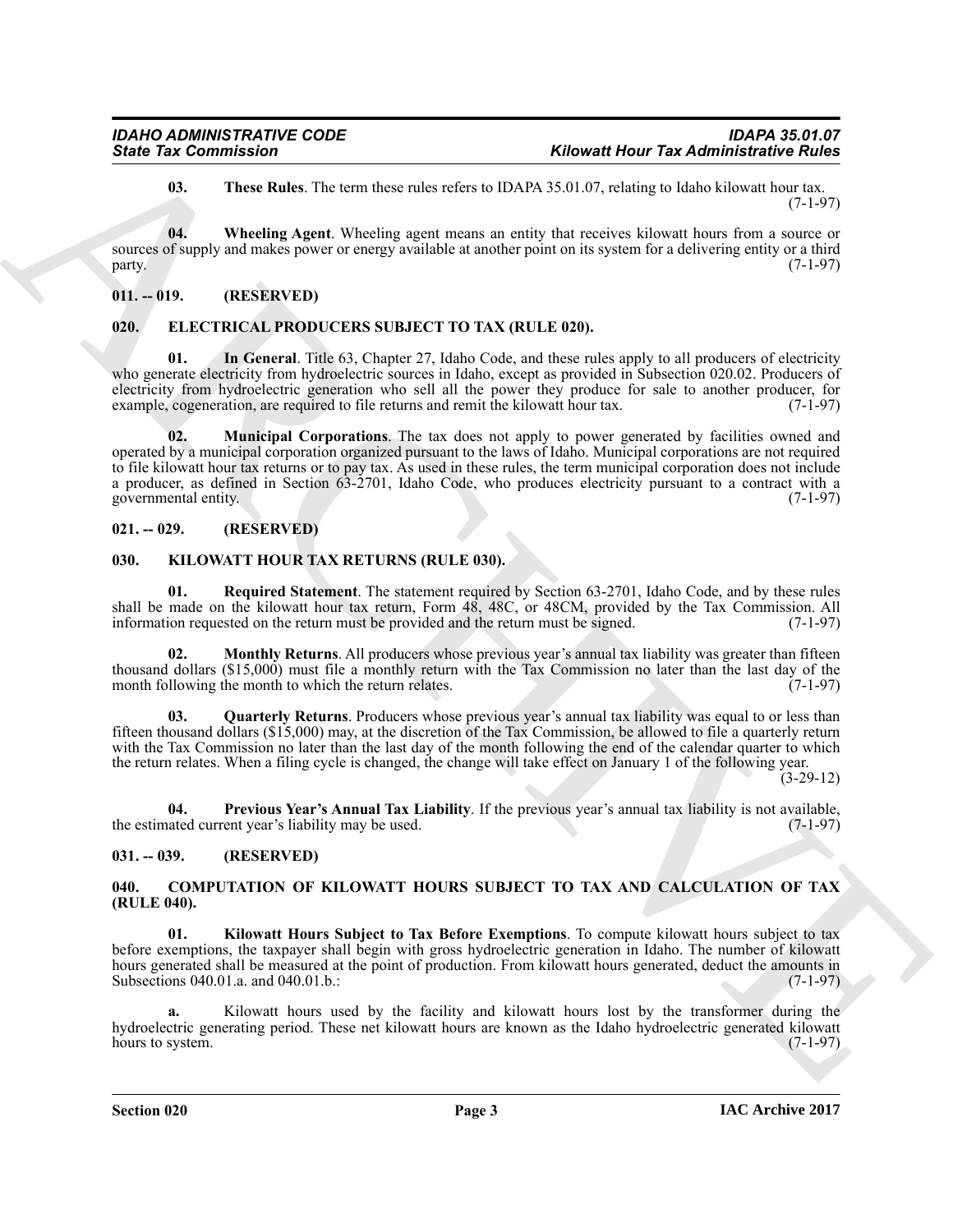**b.** Idaho hydroelectric kilowatt hours consumed or lost in transmission and distribution services, including substations, during the generating period. To determine the transmission and distribution losses, the Idaho hydroelectric generated kilowatt hours to system shall be adjusted as follows: (7-1-97)

i. Divide the total of the kilowatt hours bartered, sold, or exchanged out by the total of the kilowatt hours the taxpayer generated, purchased, or exchanged in; and  $(7-1-97)$ 

ii. Multiply the percentage derived by Subsection 040.01.b.i., by the Idaho hydroelectric generated kilowatt hours to system. (7-1-97)

<span id="page-3-7"></span>**02. Kilowatt Hours Subject to Tax**. Kilowatt hours subject to tax is computed by subtracting the exemption amount as computed in Rule 045.02 of these rules from the kilowatt hours calculated in Subsection 040.01. 040.01. (7-1-97)

<span id="page-3-6"></span>**03. Calculation of Kilowatt Hour Tax**. The kilowatt hours subject to tax are multiplied by one-half 0005) to calculate the total tax due for that period. (7-1-97) mill  $(\$0.0005)$  to calculate the total tax due for that period.

#### <span id="page-3-0"></span>**041. -- 044. (RESERVED)**

#### <span id="page-3-8"></span><span id="page-3-1"></span>**045. EXEMPTIONS (RULE 045).**

**01. In General**. An exemption shall be allowed from the kilowatt hours calculated in Subsection 040.01 of these rules for that portion of kilowatt hours used by the taxpayer or sold to Idaho customers for use in:

(7-1-97)

<span id="page-3-10"></span>**a.** Manufacturing, mining, milling, smelting, refining, and processing; or  $(7-1-97)$ 

<span id="page-3-9"></span>**b.** Pumping water for irrigation or pumping water for drainage on or from lands in Idaho. (7-1-97)

**02. Computing the Exemption**. The amount of the exemption shall be determined by multiplying the exempt sales in Subsection 045.01, by the percentage of Idaho customer sales from Idaho hydroelectric generation. This percentage is derived by dividing the Idaho hydroelectric kilowatt hours as computed in Subsection 040.01 of these rules by the total kilowatt hours sold to Idaho customers. (7-1-97) these rules by the total kilowatt hours sold to Idaho customers.

#### <span id="page-3-11"></span>**03. Wheeled Energy**. (7-1-97)

**a.** If the taxpayer is a wheeling agent for another entity, the wheeled energy may not be included in the on of the exemptions. (7-1-97) calculation of the exemptions.

Since Tax Commission in the extent alones have a possession of Montenative Hamiltonian contained the extent in the extent in the extent in the extent in the extent in the extent in the extent in the extent in the extent i **b.** Example. Assume that Company A sells kilowatt hours to Company B and delivers this energy to Company C for wheeling and delivery to Company B at an Idaho delivery point. Company C, as a wheeling agent, would not include these kilowatt hours in the denominator of the percentage to be applied to the exempt sales. Company A would include these kilowatt hours in the denominator of the percentage to be applied to the exempt sales if the transfer between Companies A and C was at a delivery point in Idaho.  $(7-1-97)$ sales if the transfer between Companies A and C was at a delivery point in Idaho.

#### <span id="page-3-2"></span>**046. -- 049. (RESERVED)**

#### <span id="page-3-13"></span><span id="page-3-3"></span>**050. PAYMENT OF TAX (RULE 050).**

The full amount of tax shall be due and payable on the due date of the return and shall accompany the return when it is filed. Delinquent taxes shall be subject to interest at the rate applicable to delinquent taxes as provided in Rule 310 of the Administration and Enforcement Rules. (7-1-97) of the Administration and Enforcement Rules.

#### <span id="page-3-4"></span>**051. -- 059. (RESERVED)**

#### <span id="page-3-12"></span><span id="page-3-5"></span>**060. NOTICE OF DEFICIENCY -- ENFORCEMENT (RULE 060).**

If the Tax Commission or its authorized agents or employees finds that a taxpayer has failed to file the returns required by these rules or to pay any kilowatt hour tax due, the Tax Commission shall issue a notice in substantially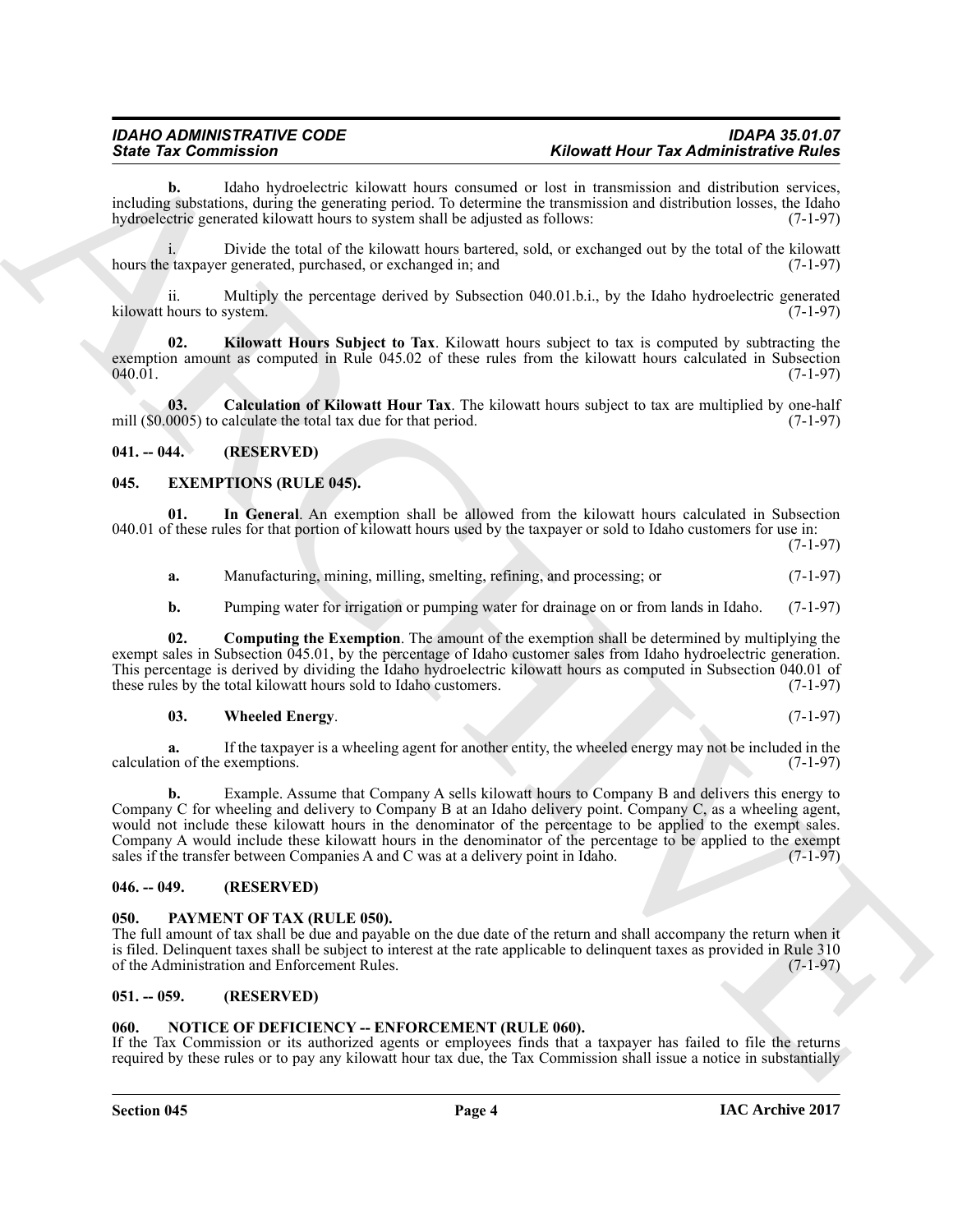#### *IDAHO ADMINISTRATIVE CODE IDAPA 35.01.07 State Tax Commission Kilowatt Hour Tax Administrative Rules*

ARCHIVE the same form as required for a notice of deficiency determination pursuant to Section 63-3045, Idaho Code, and related rules. The taxpayer may protest the notice of deficiency within the time and in the manner provided by Section 63-3045, Idaho Code, and related rules. If the taxpayer fails to file a protest or the Tax Commission rules against the protest, in whole or in part, and the tax is not paid, the Tax Commission shall direct its legal representative to commence the action authorized in Section 63-2708, Idaho Code. (7-1-97)

<span id="page-4-0"></span>**061. -- 999. (RESERVED)**